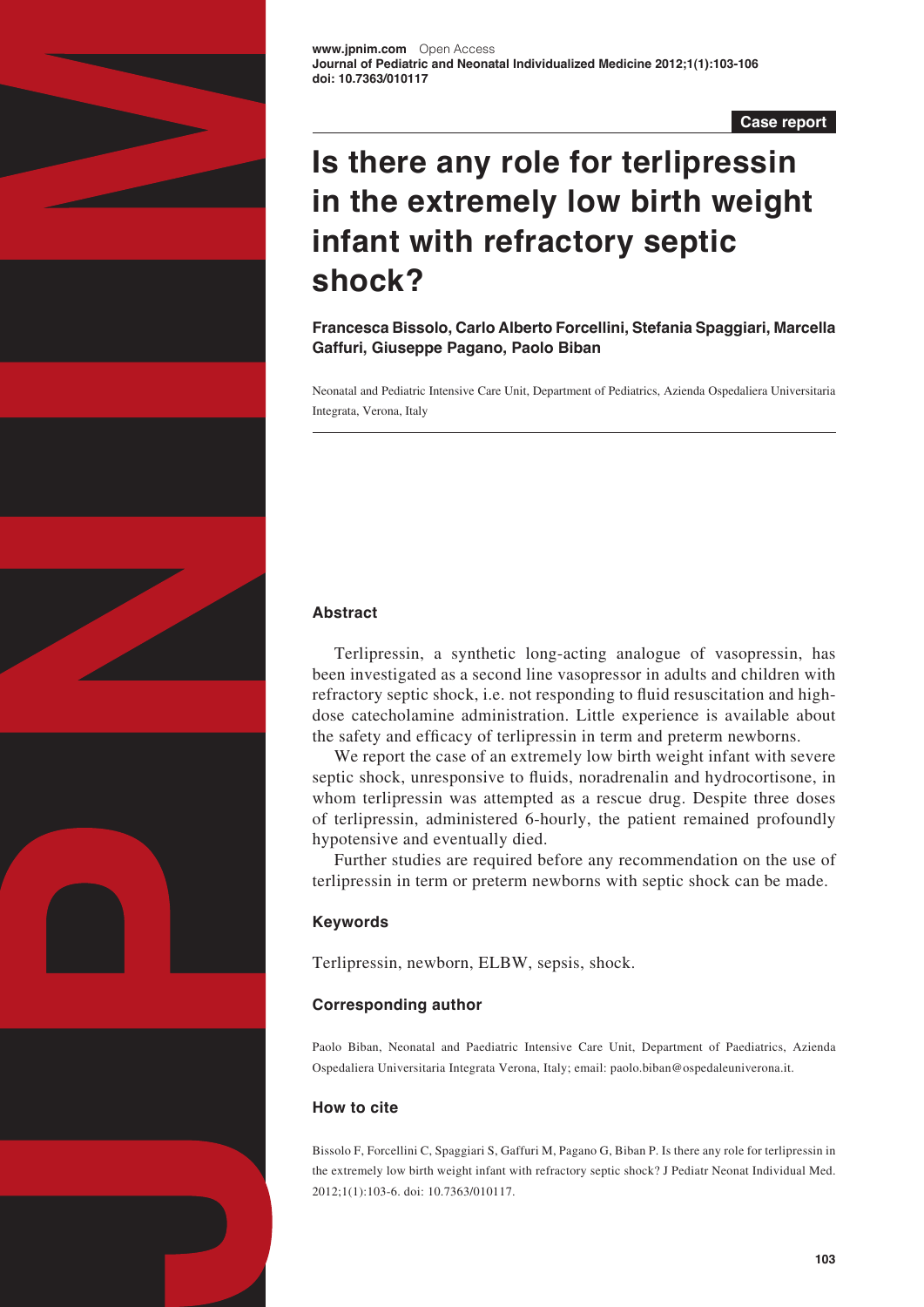#### **Introduction**

Septic shock may constitute a life-threatening condition at any age, but it may be particularly challenging in very low birth weight infants, in whom a high incidence of morbidity and mortality is still observed [1, 2]. Management is generally based on the early use of antibiotics, fluids, steroids and inotropic support, together with advanced monitoring and mechanical respiratory support.

We report the case of an extremely low birth weight infant with septic shock and hypotension, unresponsive to volume replacement and maximal inotropic support, in whom the synthetic vasopressor terlipressin was attempted as a rescue therapy.

## **Case report**

A female baby was born by spontaneous delivery at a gestational age of  $25 + 3$  weeks (BW) 920 g). At birth she was assisted with sustained lung inflation for 15 seconds, followed by nasal CPAP. Apgar Scores were 6, 8 and 10 at 1, 5 and 10 minutes, respectively. At day 7 of life she suffered an episode of sepsis, developing multiple organ failure and requiring invasive mechanical ventilation.

Empiric antibiotic therapy with vancomycin and cefotaxime was started; metronidazole was added as soon as mild signs of necrotizing enterocolitis (NEC) appeared. Echocardiography was negative for ductus arteriosus patency, whilst cranial ultrasound showed an IVH II.

Blood cultures yielded *C. albicans* and *St. haemolitycus*, whereas *Kl. pneumoniae* was found in spinal fluid cultures.

The patient developed metabolic acidosis and severe hypotension refractory to abundant fluid replacement. Mean arterial pressure (MAP) was initially maintained above 25 mmHg with dopamine and dobutamine, both at 10 mcg/kg/ min. Following a transient clinical improvement, on day 14 MAP fell below 20 mmHg despite aggressive volume replacement and inotropic support. We then started adrenaline at 0.5 mcg/kg/ min, progressing with noradrenalin at 1 mcg/kg/ min, with scarce effect. Hydrocortisone was also initiated at 2 mg/kg/die. However, MAP remained persistently low and the patient developed oligoanuric renal failure. At this point, after informed parental consent, administration of terlipressin was instituted, at a dosage of 0.05 mg every 6 hours. However, the patient remained extremely hypotensive and anuric, with progressively severe metabolic acidosis (serum lactate > 10 mmol/l). The patient died about 14 hours since terlipressin was started.

## **Discussion**

Despite recent advances in understanding the pathophysiology of shock, the mortality rate due to septic shock remains relatively high, often due to refractory hypotension not responding to volume resuscitation or to high-dose vasopressors and inotropes [1-3].

In these situations, vasopressin and terlipressin, a synthetic long-acting analogue of vasopressin, can raise systemic vascular resistance and blood pressure while reducing the need for adrenaline or noradrenalin [4].

Terlipressin (triglycyl-lysine-vasopressin) is rapidly metabolized by endopeptidases to the vasoactive lysine-vasopressin. Terlipressin has a vasoconstrictive effect on the cardiovascular system that is mediated by V1 receptors on the vascular smooth muscles. Of note, the half-life of terlipressin is 6 hr (the duration of action is 2-10 hr), as opposed to the short half-life of vasopressin, which is only 6 min (the duration of action is 30- 60 min). This characteristic allows an intermittent administration of terlipressin, versus the need for continuous infusion of vasopressin [5].

The main clinical advantages and some potential adverse effects of terlipressin are summarized in **Tab. 1** and **2**.

Several studies have reported a beneficial effect of vasopressin or terlipressin in paediatric patients with septic shock refractory to fluid replacement

**Table 1.** Terlipressin in septic shock refractory to fluids and catecholamines: advantages.

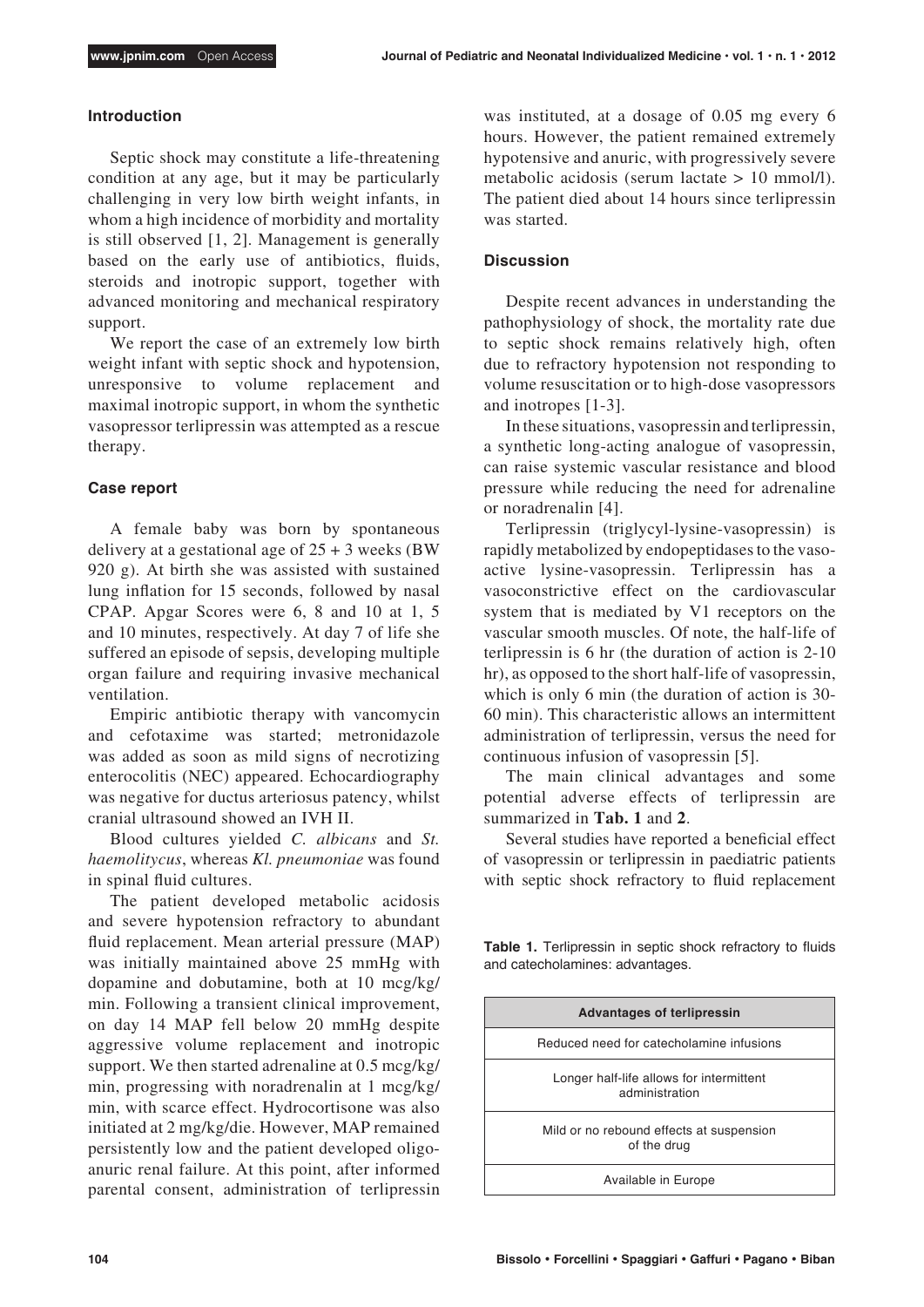**Table 2.** Terlipressin in septic shock refractory to fluids and catecholamines: potential adverse effects.

| Potential adverse effects of terlipressin     |
|-----------------------------------------------|
| Excessive vasoconstriction (e.g., limbs, gut) |
| Skin necrosis after extravasation             |
| Prolonged carry-over effect once suspended    |

and catecholamines [6, 7]. Unfortunately, other authors have shown that, despite a transient improvement of mean arterial blood pressure and urine output, vasopressin and terlipressin are ineffective or sometimes even associated with an increase in lactic acidosis and poor outcome, including death [8, 9].

The matter appears to be even more confused in premature and term neonates, in whom hemodynamic response to sepsis is less well characterized compared with children and adults.

At present there are very few studies exploring the role of terlipressin in newborns with septic shock, most of them being case reports or small case series [10-12]. Thus, reported results are still inconclusive.

In our case terlipressin did not seem to cause any positive effect, neither in terms of hemodynamics nor in organ function improvement. However, this may have been possibly due to various factors, such as relatively low dosage of terlipressin, too late administration, or both. Indeed, our patient was already very compromised at terlipressin onset, and she received only three doses of the drug. Nonetheless, we never had the clinical impression that terlipressin was somewhat ameliorating her hemodynamics.

#### **Conclusion**

In conclusion, despite our neonatal case does not support the use of terlipressin as a rescue treatment in refractory vasodilatory septic shock, further clinical, pharmacokinetic, and pharmacodynamic studies are urgently required to better clarify the safety and efficacy profile of terlipressin in term and preterm newborns with septic shock.

## **Declaration of interest**

No conflicts of interest exist.

#### **References**

- 1. Dellinger RP, Levy MM, Carlet JM, Bion J, Parker MM, Jaeschke R, Reinhart K, Angus DC, Brun-Buisson C, Beale R, Calandra T, Dhainaut JF, Gerlach H, Harvey M, Marini JJ, Marshall J, Ranieri M, Ramsay G, Sevransky J, Thompson BT, Townsend S, Vender JS, Zimmerman JL, Vincent JL. Surviving sepsis campaign: international guidelines for management of severe sepsis and septic shock. Crit Care Med. 2008;36: 296-327.
- 2. Wynn JL, Wong HR. Pathophysiology and Treatment of Septic Shock in Neonates. Clin Perinatol. 2010;37:439-79.
- 3. Brierley, J, Carcillo JA, Choong K, Cornell T, Decaen A, Deymann A, Doctor A, Davis A, Duff J, Dugas MA, Duncan A, Evans B, Feldman J, Felmet K, Fisher G, Frankel L, Jeffries H, Greenwald B, Gutierrez J, Hall M, Han YY, Hanson J, Hazelzet J, Hernan L, Kiff J, Kissoon N, Kon A, Irazuzta J, Lin J, Lorts A, Mariscalco M, Mehta R, Nadel S, Nguyen T, Nicholson C, Peters M, Okhuysen-Cawley R, Poulton T, Relves M, Rodriguez A, Rozenfeld R, Schnitzler E, Shanley T, Kache S, Skippen P, Torres A, von Dessauer B, Weingarten J, Yeh T, Zaritsky A, Stojadinovic B, Zimmerman J, Zuckerberg A. Clinical practice parameters for hemodynamic support of pediatric and neonatal septic shock: 2007 update from the American College of Critical Care Medicine. Crit. Care Med. 2009;37:666-88.
- 4. Lange M, Ertmer C, Westphal M. Vasopressin vs terlipressin in the treatment of cardiovascular failure in sepsis. Intensive Care Med. 2008;34:821-32.
- 5. Biban P, Gaffuri M. Vasopressin and Terlipressin in Neonates and Children with Refractory Septic Shock. Curr Drug Metabol. 2012 Aug 24. [Epub ahead of print].
- 6. Rodríguez-Núñez A, Oulego-Erroz I, Gil-Antón J, Pérez-Caballero C, López-Herce J, Gaboli M, Milano G, and the RETSPED-II Working Group of the Spanish Society of Pediatric Intensive Care. Continuous terlipressin infusion as rescue treatment in a case series of children with refractory septic shock. Ann Pharmacother. 2010;44:1545-53.
- 7. Meyer S, McGuire W, Gottschling S, Shamdeen GM, Gortner L. The role of vasopressin and terlipressin in cathecolamineresistant shock and cardio-circulatory arrest in children: review of the literature. Wien Med Wochenschr. 2011;161(7-8): 192-203.
- 8. Choong K, Bohn D, Fraser DD, Gaboury I, Hutchison JS, Joffe AR, Litalien C, Menon K, McNamara P, Ward RE. Vasopressin in Pediatric Vasodilatory Shock – A Multi-center Randomized Controlled Trial. Am J Respir Crit Care Med. 2009;180: 632-9.
- 9. Yildizdas D, Yapicioglu H, Celik U, Sertdemir Y, Alhan E. Terlipressin as a rescue therapy for catecholamine-resistant septic shock in children. Intensive Care Med. 2008;34:511-7.
- 10. Matok I, Leibovitch L, Vardi A, Adam M, Rubinshtein M, Barzilay Z, Paret G. Terlipressin as rescue therapy for